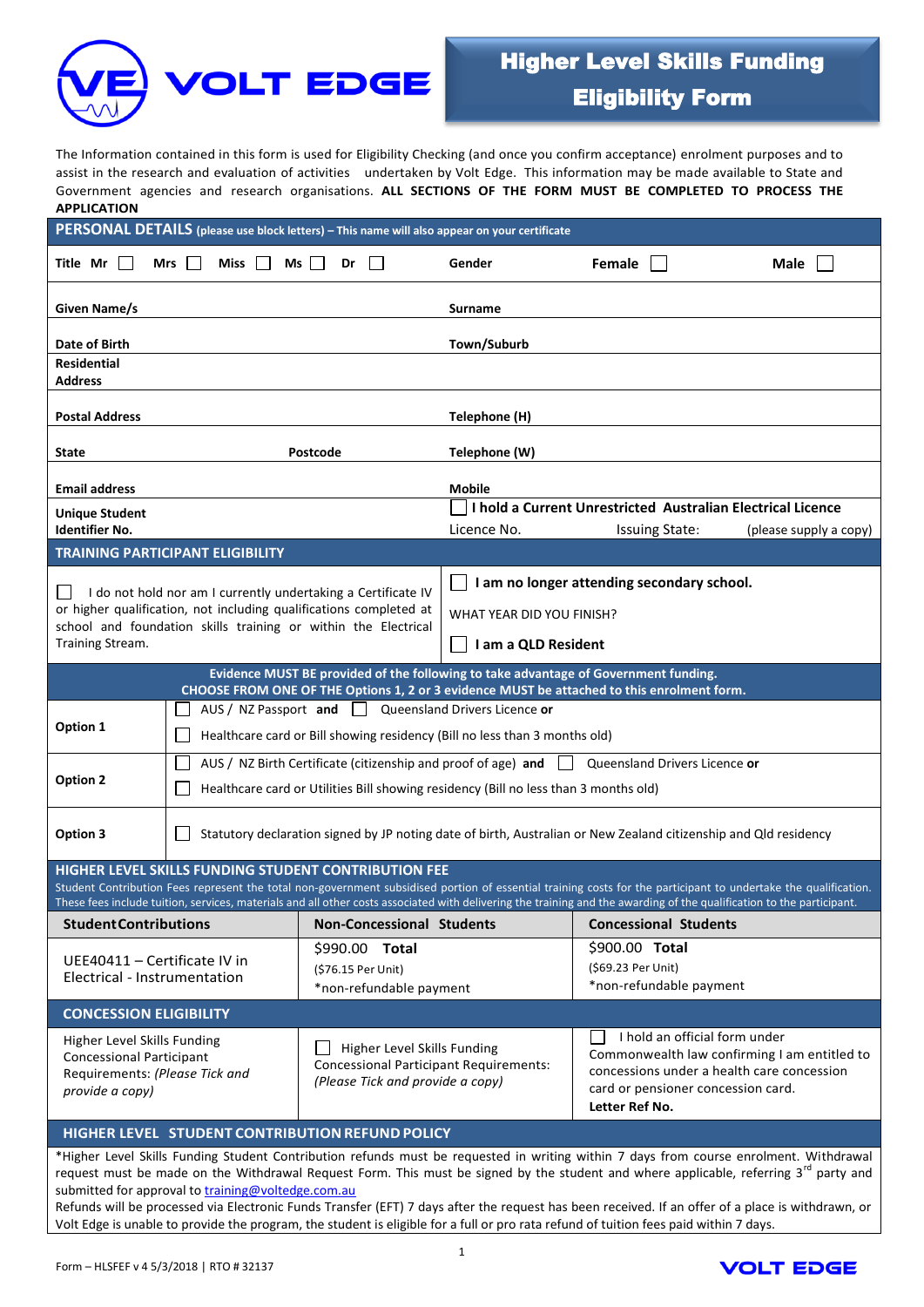| <b>AVETMISS INFORMATION</b>                                                                                                                                                                                                                                                                                                                                                                                                                                          |  |  |  |  |  |  |  |
|----------------------------------------------------------------------------------------------------------------------------------------------------------------------------------------------------------------------------------------------------------------------------------------------------------------------------------------------------------------------------------------------------------------------------------------------------------------------|--|--|--|--|--|--|--|
| WHICH BEST DESCRIBES YOUR CURRENT EMPLOYMENT STATUS<br>1.                                                                                                                                                                                                                                                                                                                                                                                                            |  |  |  |  |  |  |  |
| <b>Full-Time Employee</b><br>Part-Time Employee<br>Employer<br>Self-Employed $-$ not employing others<br>Employed - unpaid worker in a family business<br>Unemployed – seeking part time employment<br>Unemployed - seeking full time employment<br>Not employed - not seeking employment                                                                                                                                                                            |  |  |  |  |  |  |  |
| <b>LANGUAGE AND CULTURAL DIVERSITY</b><br>2.                                                                                                                                                                                                                                                                                                                                                                                                                         |  |  |  |  |  |  |  |
| Please specify:<br>In which country where you born? Australia  <br>Other<br>Town of Birth:<br><b>Nationality:</b><br>Are you still attending secondary school? Yes $\Box$<br>No<br>What was your highest COMPLETED school level? (or equivalent Tick ONE box only)                                                                                                                                                                                                   |  |  |  |  |  |  |  |
| Year 11 $\vert$<br>Year 10 $\Box$<br>Year $9$    <br>Year 12 $\vert$<br>Year 8 (or below)<br>Never attended school                                                                                                                                                                                                                                                                                                                                                   |  |  |  |  |  |  |  |
| In what year did you complete that school level?<br><b>OTHER DETAILS</b>                                                                                                                                                                                                                                                                                                                                                                                             |  |  |  |  |  |  |  |
| З.<br>Yes, Aboriginal $\Box$<br>Yes, Torres Strait Islander<br>Are you of Aboriginal or Torres Strait Islander origin?<br>No.<br>(For persons of both Aboriginal and Torres Strait Islander origin mark both 'Yes' boxes)                                                                                                                                                                                                                                            |  |  |  |  |  |  |  |
| (If you ticked 'English only' go to Q4)<br>Is English your first language?<br>Yes, English only $\Box$<br>(If more than one language, indicate the one that is spoken more often)                                                                                                                                                                                                                                                                                    |  |  |  |  |  |  |  |
| Well<br>Not Well<br>Not at all<br>How well do you speak English at home?<br>Very Well                                                                                                                                                                                                                                                                                                                                                                                |  |  |  |  |  |  |  |
| <b>DISABILITY</b><br>4.                                                                                                                                                                                                                                                                                                                                                                                                                                              |  |  |  |  |  |  |  |
| Do you consider yourself to have a disability, impairment or long term condition?<br>No<br>Please Specify:<br>Yes                                                                                                                                                                                                                                                                                                                                                    |  |  |  |  |  |  |  |
| PREVIOUS QUALIFICATIONS                                                                                                                                                                                                                                                                                                                                                                                                                                              |  |  |  |  |  |  |  |
| Have you SUCCESSFULLY completed any of the following qualifications?<br>Bachelor Degree or Higher Degree<br>Advance Diploma or Associate Degree<br>Diploma (or Associate Diploma)<br>Certificate II<br>Certificate IV (or advanced certificate/technician<br>Certificate III (or trade certificate)<br>Is your only Cert IV or higher qualification in the Electrical Trade: YES<br>NO<br>Certificate I                                                              |  |  |  |  |  |  |  |
| <b>STUDY REASON</b><br>6.                                                                                                                                                                                                                                                                                                                                                                                                                                            |  |  |  |  |  |  |  |
| Of the following categories, which BEST describes your main reason for undertaking this course/traineeship/apprenticeship?<br>To get a job<br>To develop my existing business<br>To start my own business<br>To try for a different career<br>To get a better job or promotion<br>It was a requirement of my job<br>I wanted extra skills for my job<br>To get into another course of study<br>For personal interest or self-development<br>Please specify:<br>Other |  |  |  |  |  |  |  |
| <b>Dietary Requirements</b><br>6.                                                                                                                                                                                                                                                                                                                                                                                                                                    |  |  |  |  |  |  |  |
| Do you have any dietary requirements (once enrolled and ready for practical, lunch is supplied)                                                                                                                                                                                                                                                                                                                                                                      |  |  |  |  |  |  |  |
| NO dietary requirements $\Box$<br>YES, I have dietary requirements $\Box$<br>Please specify:                                                                                                                                                                                                                                                                                                                                                                         |  |  |  |  |  |  |  |

Please return your completed Enrolment Form t[o training@voltedge.com.au](mailto:training@voltedge.com.au)

For candidates who feel they already have completed relevant competencies RPL is available. Please contact the office on 1300 761 366 to discuss your individual needs, each case will be assessed separately.

Candidates will be interviewed and must be able to show evidence of continual work history in related industry.

# **Tick to opt out of any Volt Edge Marketing/Updates**